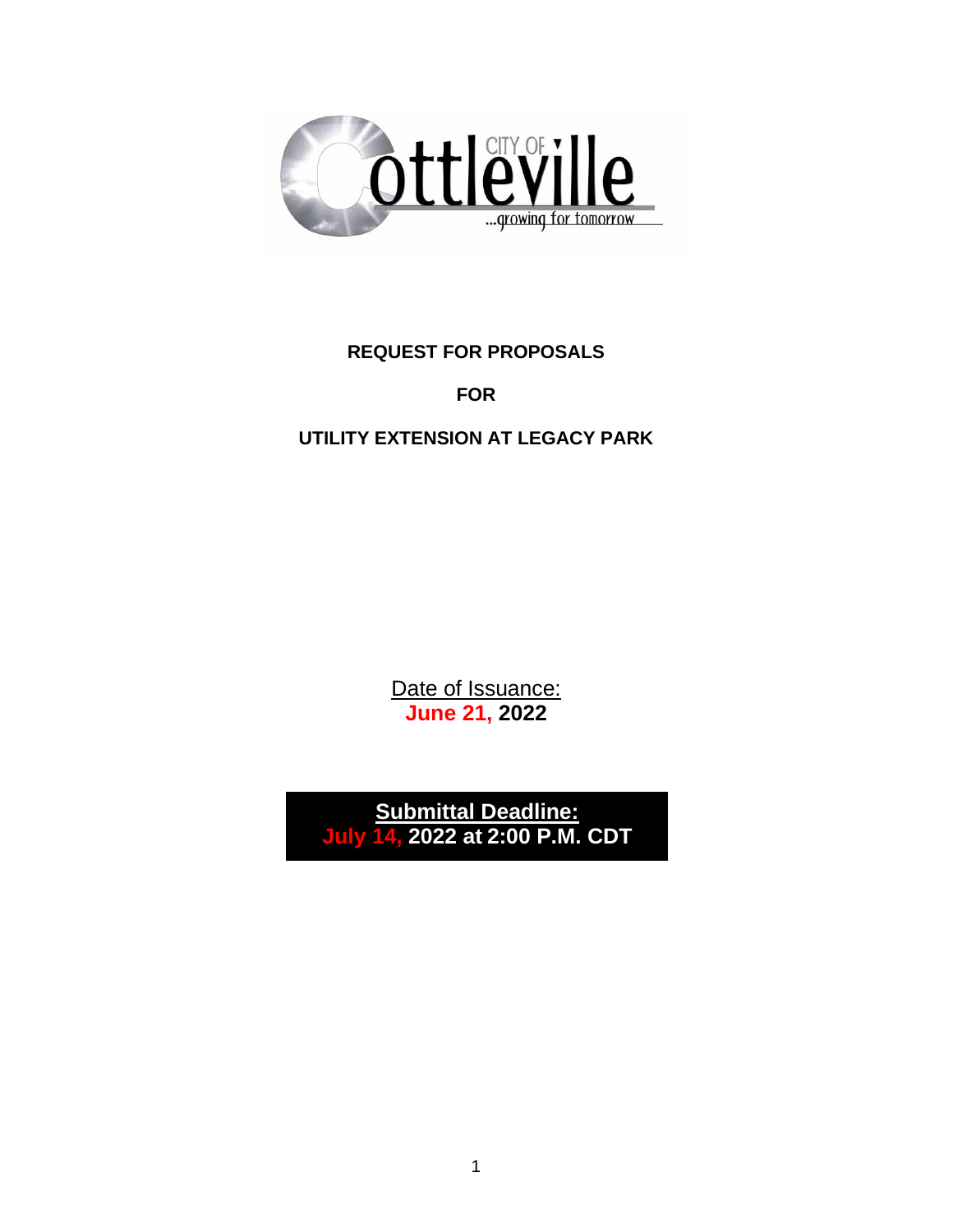# **TABLE OF CONTENTS**

| SECTION 1                   | PURPOSE AND INTRODUCTION  Page 3 |  |
|-----------------------------|----------------------------------|--|
| SECTION 2                   | SUBMISSION OF PROPOSALS  Page 3  |  |
| SECTION 3                   | PROPOSAL REQUIREMENTS  Page 3    |  |
| SECTION 4                   |                                  |  |
|                             |                                  |  |
|                             |                                  |  |
| SECTION 7                   |                                  |  |
| SECTION 8                   |                                  |  |
| EXHIBIT A                   | <b>SUBCONTRACTOR FORM</b>        |  |
| EXHIBIT B                   | <b>CONSTRUCTION PLANS</b>        |  |
| <b>SAMPLE AGREEMENT</b>     |                                  |  |
| <b>TERMS AND CONDITIONS</b> |                                  |  |
|                             |                                  |  |

GENERAL CONDITIONS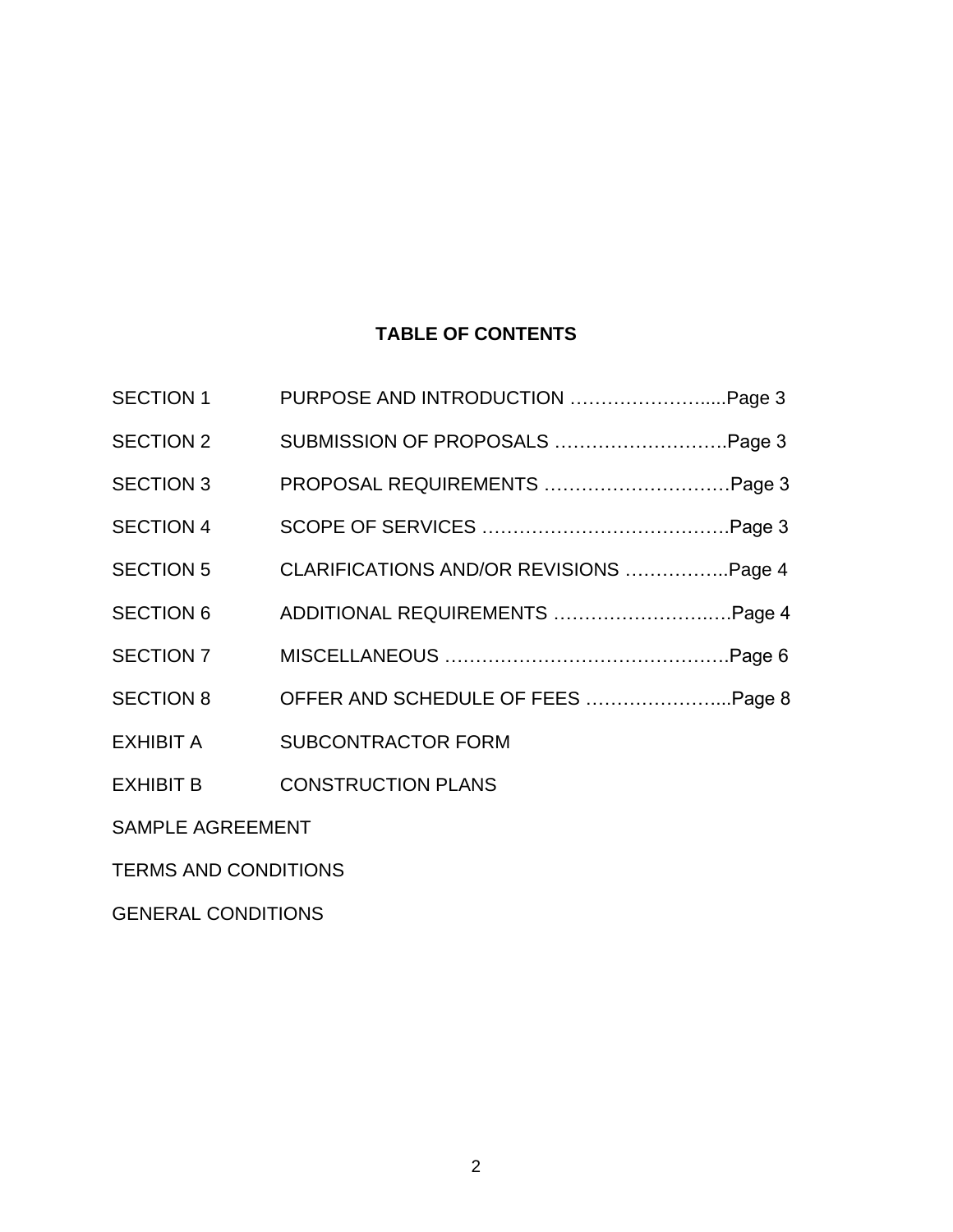# **SECTION 1. PURPOSE AND INTRODUCTION**

The City of Cottleville ("City") is soliciting Requests for Proposals from qualified Contractors for the extension of underground utilities in Legacy Park from their existing location to Kochanski Field ("Project") as shown on Exhibit B

The City reserves the right to work with the selected Contractor to revise the limits of the project.

#### **SECTION 2. SUBMISSION OF PROPOSALS**

One (1) original, in a sealed envelope or package.

RFP Due: July 14, 2022 - 2:00 p.m. Prevailing Central Time

- Location: City of Cottleville Attn: Leland Maize 5490 Fifth Street Cottleville, MO 63304
- Contact: Leland Maize, Assistant City Engineer E-mail: leland.maize@cityofcottleville.com

## **ALL QUESTIONS SHALL BE TRANSMITTED VIA E-MAIL**

### **SECTION 3. PROPOSAL REQUIREMENTS**

The City will consider proposals from Contractors with specific experience and success in the installation of underground utilities. All proposals must include:

- A. Contractor name, address, telephone number and contact person(s) email address
- B. A schedule of how the Contractor will complete the design and construction

## **SECTION 4. SCOPE OF SERVICES**

#### **Scope**

This project will consist of the extension of underground utilities in Legacy Park from their existing location to Kochanski Field. The Construction Plans for the project are shown in Exhibit B.

The successful Contractor will be expected to furnish all tools, equipment, labor, materials, supplies and services to install the asphalt trail presented in this RFP.

- All construction methods and practices shall conform to the City of Cottleville standards and specifications
- Install approximately 688 feet of 2" Water Service line, including through a small wooded area with a drainage ditch. The location of the water line on Exhibit B is approximate.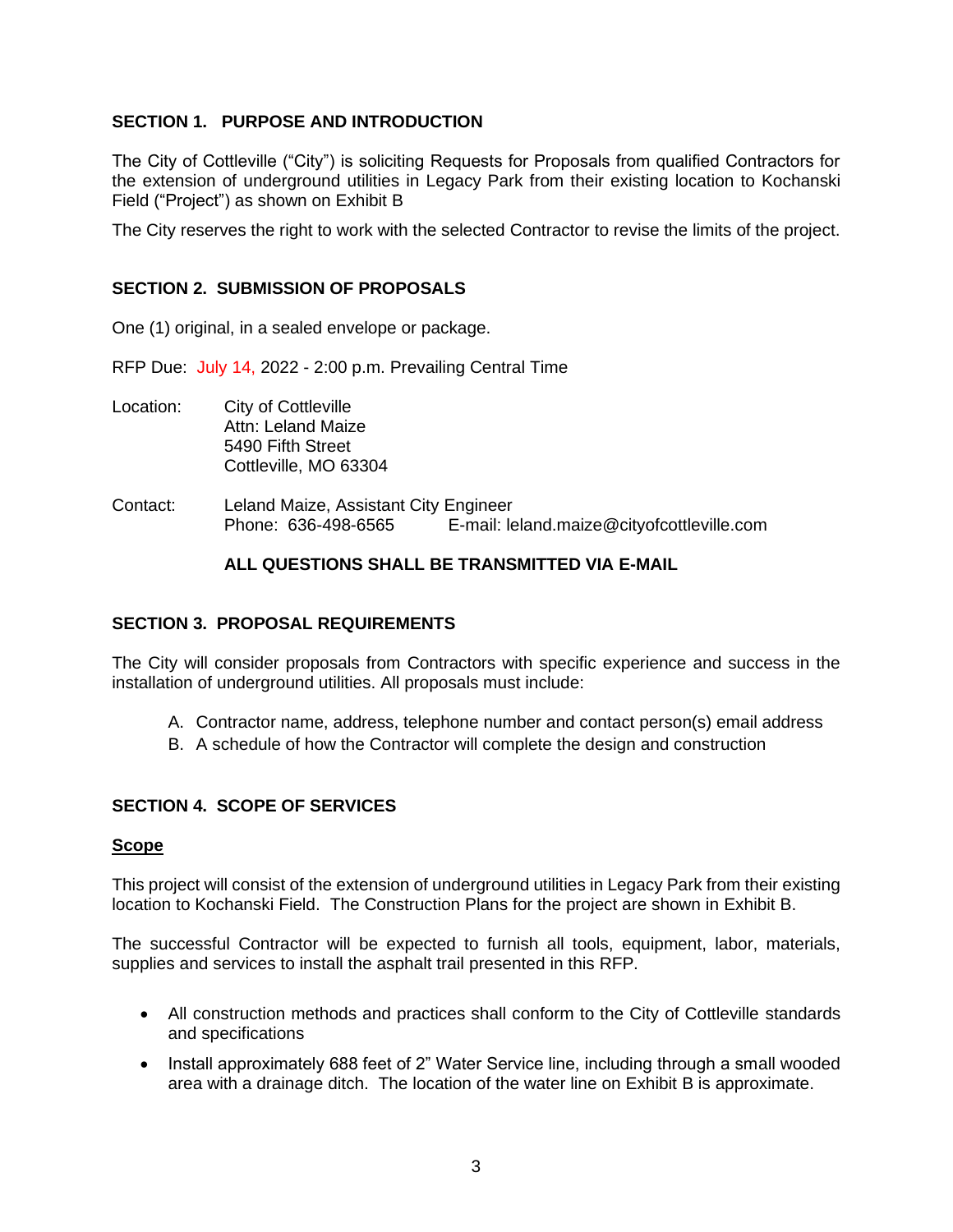- Install approximately 214 feet of 1" Water Service line.
- Install 2 frost proof yard hydrants.
- Install 1 flushing hydrant.
- Install two 2" x 1" tees.
- Install approximately 792 feet of 4" PVC electrical conduit with pull string, including through a small wooded area with a drainage ditch.
- Installation of two 3' x 5' fibercrete vaults.
- Installation of a pipe bollard.
- Replacement of asphalt and concrete pavement removed during the utility installation.
- All excess materials will be hauled offsite by the Contractor.
- Backfill and finish grade all disturbed areas
- Seed and straw all disturb areas.

The Contractor shall not commence work prior to the date of written notice from the City Engineer to begin work and shall complete all work by calendar day August 19, 2022. Full Notice to Proceed is expected to be on or about July 25, 2022. The City and the contractor may mutually agree to begin work on prior to the full NTP.

# **SECTION 5. CLARIFICATION AND/OR REVISIONS**

Any questions concerning this RFP may be submitted via phone conversation or in writing via mail, or email, on or before July 6, 2022 to:

Leland Maize Assistant City Engineer Attn: Utility Extension at Legacy Park 5490 Fifth Street Cottleville, MO 63304

Email: [leland.maize@cityofcottleville.com](mailto:leland.maize@cityofcottleville.com)

Contractors are expected to raise any questions, exceptions, or additions they have concerning the RFP immediately during the RFP process. If a Contractor discovers any significant ambiguity, error, conflict, discrepancy, omission, or other deficiency in this RFP, then the consultant should immediately notify the error to the name mentioned above for revision or clarification to the RFP.

In the event revision or clarification to the RFP becomes necessary, an addendum to the RFP will be provided to all recipients

# **SECTION 6. ADDITIONAL REQUIREMENTS**

1. Contractor shall furnish all tools, equipment, labor, materials, supplies, and services to construct the project in strict conformance with the Contract Documents and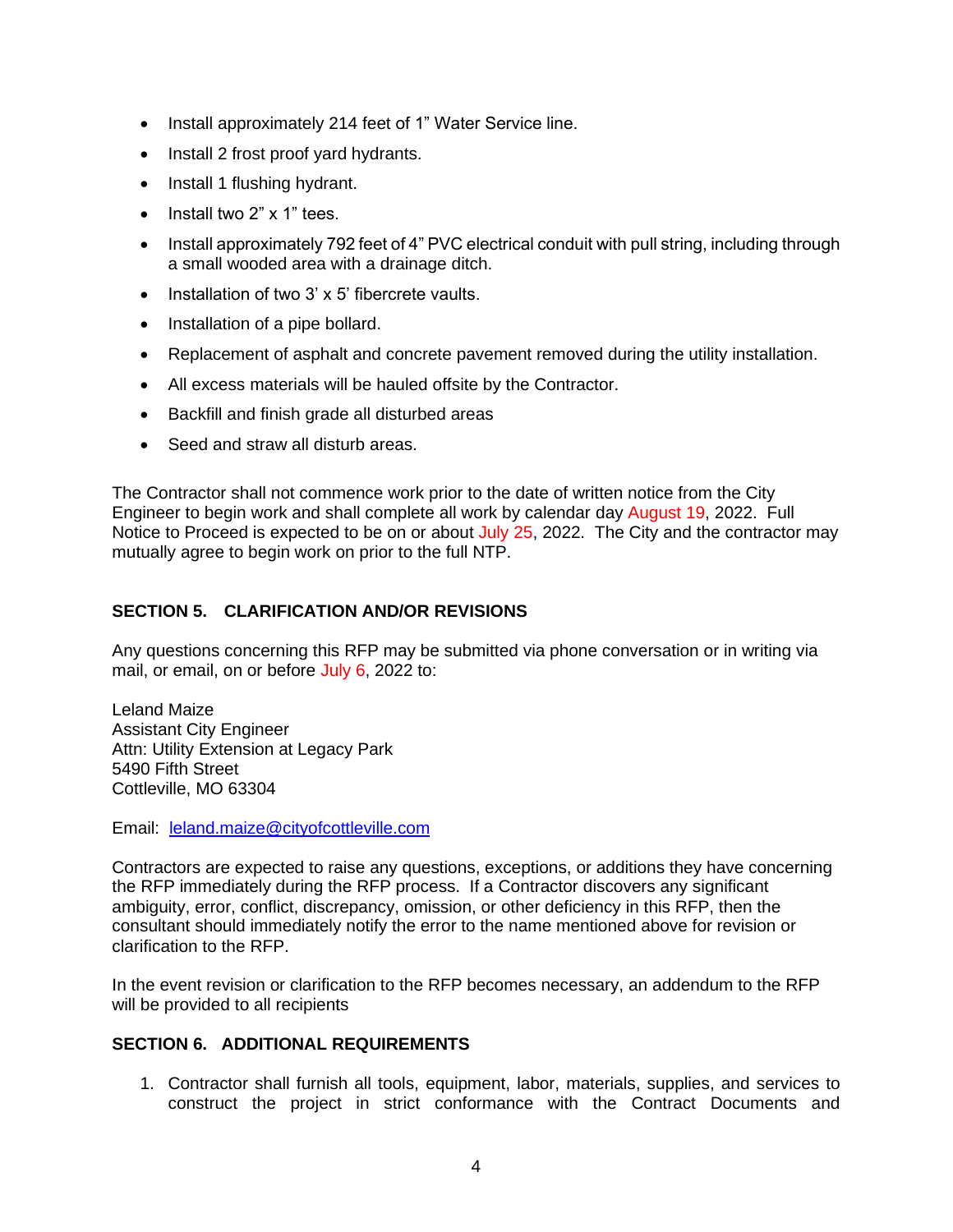Specifications, within the time set forth therein, for the price indicated in the Offer & Schedule of Fees. These prices are to cover all expenses incurred in performing the work required under the Agreement.

- 2. Contractor will have a maximum of ten (10) calendar days; excluding holidays from the date of the Notice of Intent to Award letter to submit supportive documentation as outlined in the notification letter. Failure to complete the outlined requirements within such timeframe shall be subject to forfeiture of the subject contract.
- 3. Contractor will substantially complete (make available for use) the said work within the timeframe agreed to, and that should they fail to complete the work in the time specified or such additional time as may be allowed by the City under the Contract, the amount of liquidated damages to be recovered shall be per the Agreement.
- 4. The Proposal is firm for 90 days from the submittal deadline date.
- 5. **Laws to be Observed:** The Contractor shall at all times observe and comply with all Federal and State laws, all local laws, ordinances, and regulations existing at the time of or enacted subsequent to the execution of the contract which, if in any manner, affect the execution of the work.
- 6. **Taxes:** This project is exempt from all sales taxes for construction materials and supplies used directly in fulfilling contract requirements. Sales tax shall not be included into the price(s) for this project. The Contractor shall follow the regulations as outlined in Section 144.062 RSMo Construction Materials Exemption Allowed.
- 7. **Prevailing Wage:** The successful Contractor shall be required to comply in all respects with State Wage Rates, including applicable statutory provisions concerning payment of prevailing wages on public works projects, Sections 290.210 through 290.340 RSMo as currently amended, and shall pay to all workmen performing under work contract not less than prevailing hourly rate of wages as determined by the Department of Labor and Industrial Relations of the State of Missouri

As such, the bid for this project shall be based upon the required payment by the Contractor for wages for each craft or type of workmen required to execute the Contract. A schedule of such prevailing hourly rate of wages as determined by the Department of Labor and Industrial Relations of Missouri, pursuant to said statutory provisions is attached hereto and made a part of this Contract.

- 8. **OSHA Required Training:** Pursuant to Section 292.675 RSMo, Contractor shall require all on-site employees to complete the ten-hour training program as required under Section 292.675 RSMo. This program shall be provided by Contractor and shall be a ten-hour Occupational Safety and Health Administration (OSHA) construction safety program for Contractor's on-site employees which includes a course in construction safety and health approved by OSHA or a similar program approved by the Missouri Department of Labor and Industrial Relations ("MoDOLIR") which is at least as stringent as an approved OSHA program. All employees are required to complete the program within sixty days of beginning work under this Agreement. Contractor shall further require all subcontractors under Contractor to provide the ten-hour training program required under Section 292.675 RSMo. to such subcontractors' on-site employees. On-site employees who have previously completed such ten-hour training program must hold documentation of prior completion of the program.
- 9. **Equal Employment Opportunity:** The Contractor shall not discriminate against any employee or applicant for employment because of race, color, religion, sex, national origin,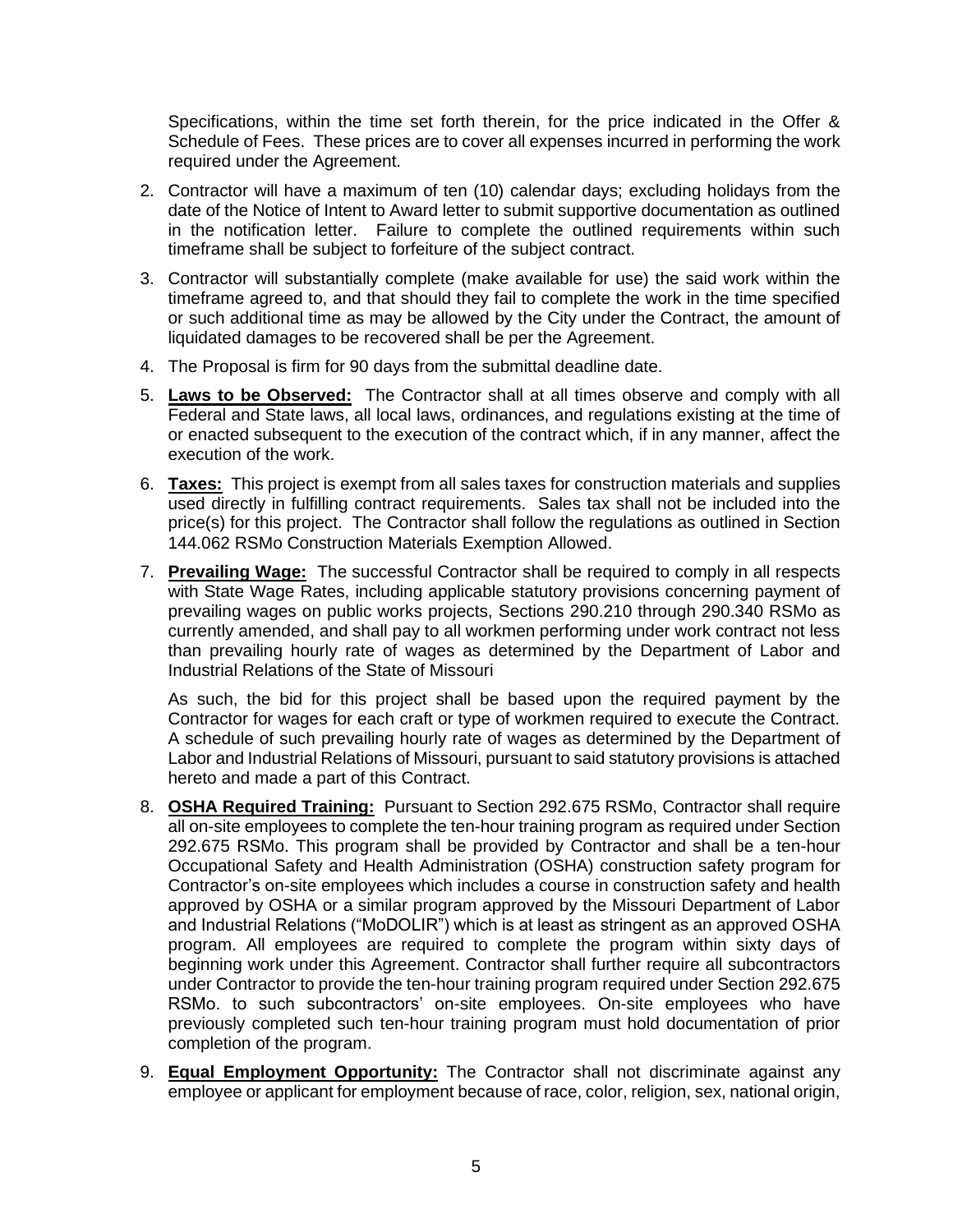or disability. Such action shall include, but not be limited to, the following: employment, upgrading, demotion, or transfer; recruitment; advertising; layoff or termination; rates of pay or other forms of compensation; and selection of training, including apprenticeship. The Contractor shall state that all qualified applicants will receive consideration for employment without regard to race, color, religion, sex, national origin, or disability. The Contractor shall incorporate the foregoing requirements of this paragraph in all of its subcontracts for work performed under the terms and conditions of this Contract. A breach of this provision may be grounds for termination of this Contract.

- 10. **Notice of Intent to Award:** The successful bidder will receive a Notice of Intent to Award listing documentation that the bidder is required to submit, which includes but is not limited to the following:
	- a. Agreement
	- b. Affidavit of Participation in Federal Work Authorization Form *(sample included with this solicitation)*
	- *c.* E-Verify Memorandum of Understanding *(showing electronic signatures of Contractor and Homeland Security)*
	- d. Insurance
	- e. Bonds
- 11. **Maintenance Bond**: The Contractor shall procure and maintain a Maintenance Bond in the amount of 10% of the final Contract Sum after any and all Change Orders and/or formal contract amendments. The Maintenance Bond shall be in full force for a one (1) year guarantee period from the date of final acceptance. Final payment will not be made until the City receives the Maintenance Bond. The Bond shall serve to ensure required maintenance of the Project will be provided throughout the maintenance period.
- 12. **Bond Premiums:** The premiums on all the bonds shall be paid by the Contractor.
- 13. **Notice to Proceed:** Upon submittal and acceptance of all items as outlined in the Notice of Award, the successful bidder will receive Notice to Proceed
	- a. The City will issue the contractor a tax exemption letter and a project exemption certificate. These documents are to be given to the Contractor's suppliers and used only for the specific project identified and will expire on the date indicated unless renewed by the City.
	- b. The Contractor shall not commence work prior to the date of written notice from the City and shall complete all work before August 19, 2022. Notice to Proceed is expected to be July 25, 2022.

#### **SECTION 7. MISCELLANEOUS**

- A. The Contracts, if awarded, will be awarded to the Respondents whose submittals are deemed most advantageous to City, upon approval of the Board of Alderman.
- B. City may accept any submittal in whole or in part. If subsequent negotiations are conducted, they shall not constitute a rejection or alternate RFP on the part of City. However, final selection of a Contractor is subject to Board of Alderman approval.
- C. City reserves the right to accept one or more submittals (if applicable) or reject any or all submittals received in response to this RFP, and to waive informalities and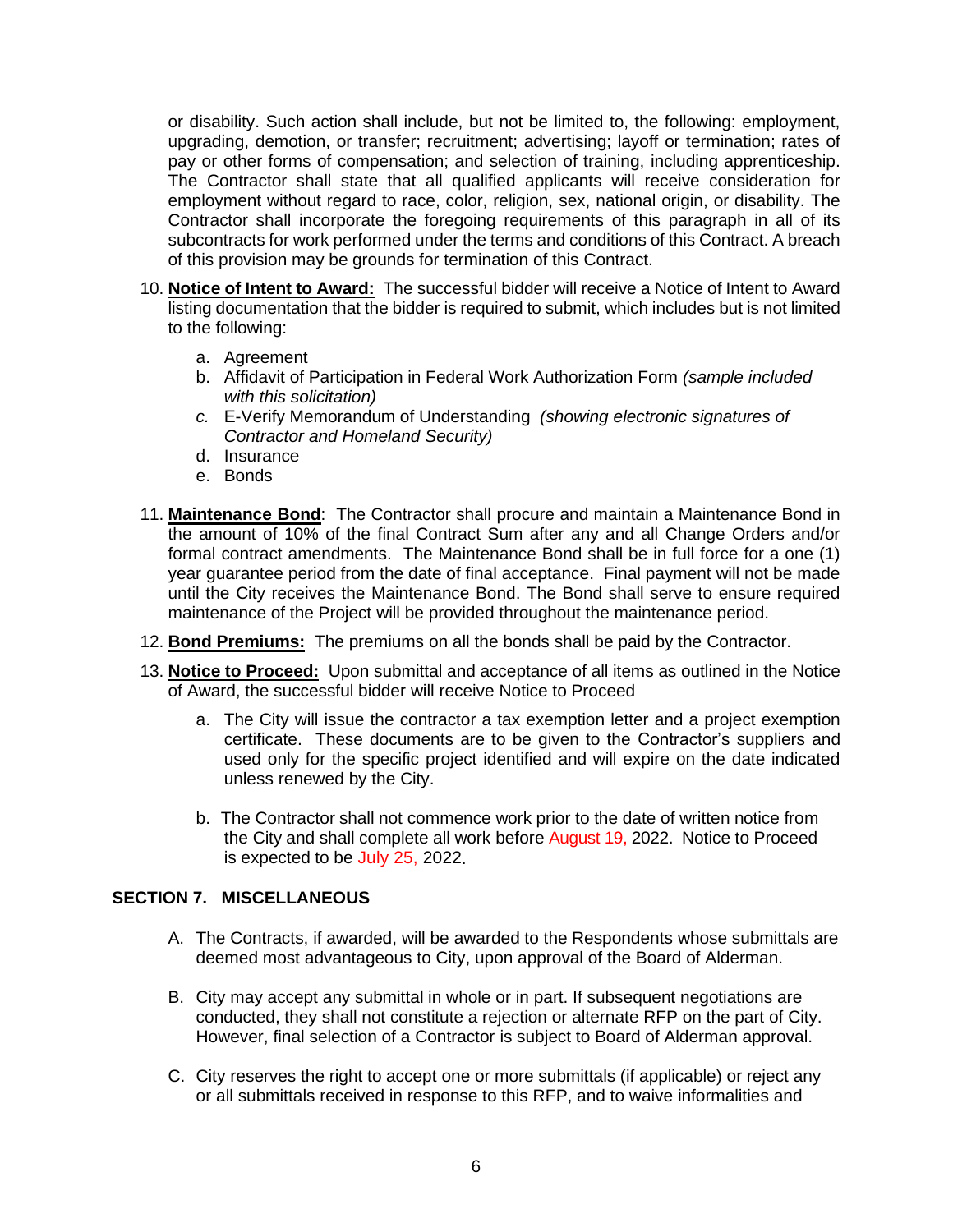irregularities in the proposals received. City also reserves the right to terminate this RFP, and reissue a subsequent solicitation, and/or remedy technical errors in the RFP process.

- D. In the event the parties cannot negotiate and execute a contract within the time specified by the City, the City reserves the right to terminate negotiations with the selected Contractor and commence negotiations with another Contractor.
- E. This RFP does not commit City to enter into a Contract, award any services related to this RFP, nor does it obligate City to pay any costs incurred in preparation or submission of a response or in anticipation of a contract.
- F. Independent Contractor. Respondent agrees and understands that, if selected, it and all persons designated by it to provide services in connection with a contract, is (are) and shall be deemed to be an independent contractor(s), responsible for its (their) respective acts or omissions, and that City shall in no way be responsible for Respondent's actions, and that none of the parties hereto will have authority to bind the others or to hold out to third parties, that it has such authority.
- G. Immigration Law. Section 285.530.2 RSMo requires a political subdivision as a condition of a contract or grant in excess of \$5,000 awarded after January 1, 2009, to require the business entity to affirm by sworn affidavit and provision of documentation that the business entity has enrolled and participated in a federal work authorization program with respect to its employees who work in connection with the contracted services and to sign an affidavit affirming that it does not knowingly employ any person who is an unauthorized alien in connection with the contract. An affidavit will be required as a condition of the contract prior to or at the time of execution that the company has such a program, has provided documentation for the program, and that it will not employ unauthorized aliens in connection with the work.
- H. All submittals become the property of the City upon receipt and will not be returned. Any information deemed to be confidential by Respondent should be clearly noted on the page(s) where confidential information is contained; however, the City cannot guarantee that it will not be compelled to disclose all or part of any public record under the Missouri Sunshine Law, since information deemed to be confidential by Respondent may not be considered confidential under Missouri law, or pursuant to a Court order.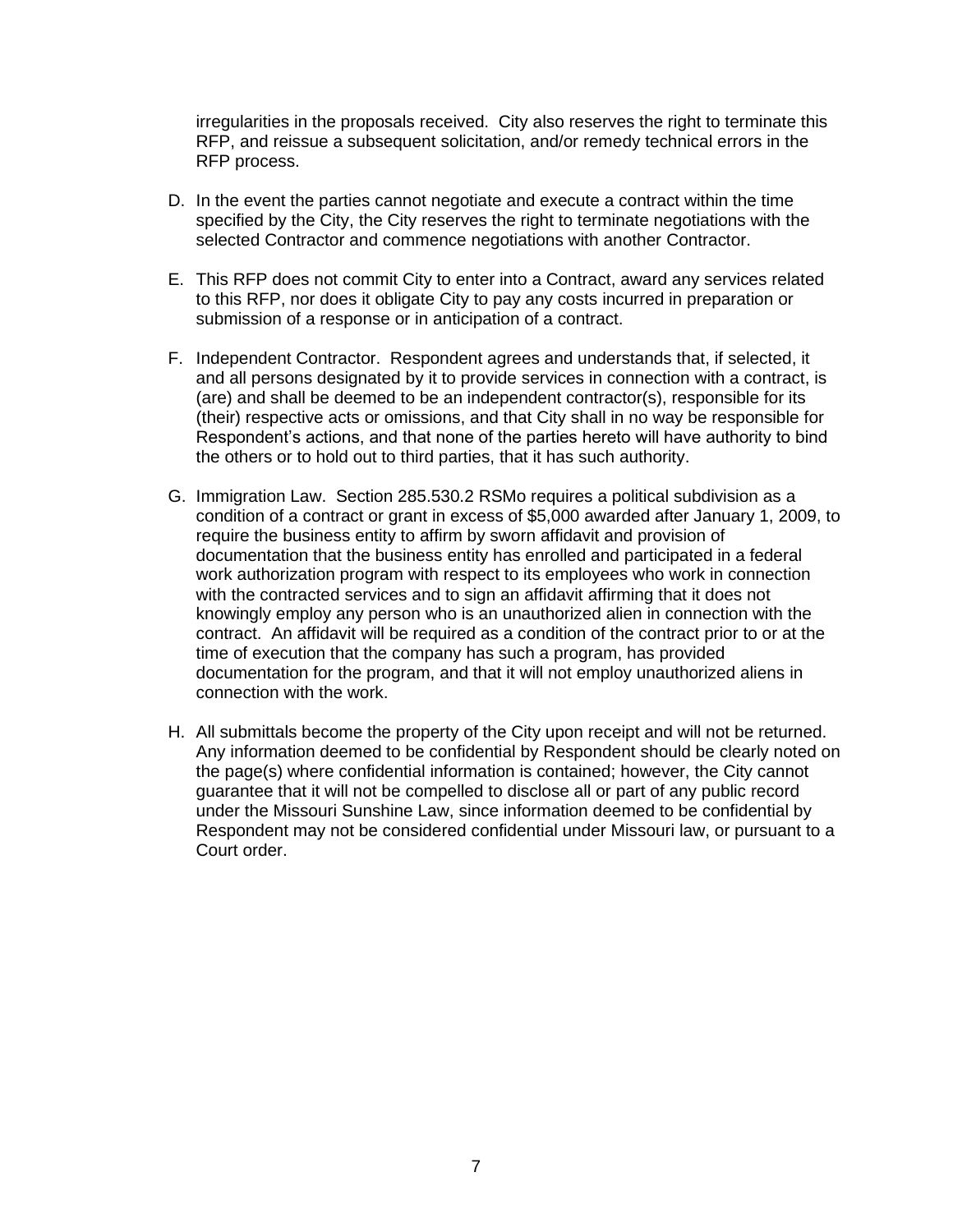# **SECTION 8. OFFER AND SCHEDULE OF FEES**

The undersigned has thoroughly examined the entire RFP, including all addenda thereto, hereby offers to furnish all services in accordance with the requirements of the Request for Proposal, as described in this proposal.

Contractors should in a sealed package the following Contractor Bid Submittal Form, clearly marked on the front of the package "Utility Extension at Legacy Park**.**" All submittals must be received at City Hall **no later than 2:00 p.m. CDT on July 14, 2022**

Any submittal received after this time shall not be considered. Submittals sent by facsimile or email will not be accepted.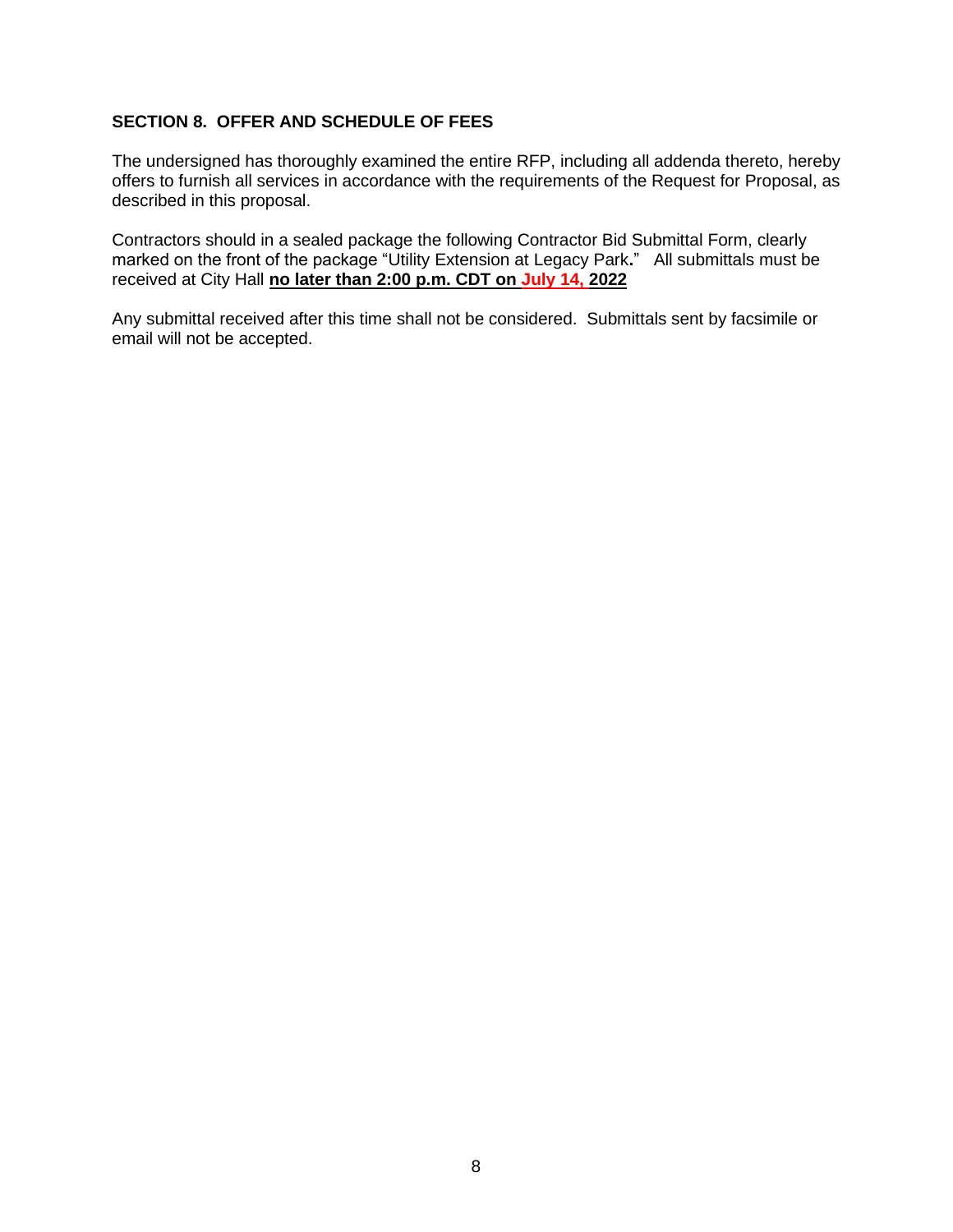# **BID FORM DUE: July 14, 2022 - 2:00 PM CDT UTILITY EXTENSION AT LEGACY PARK**

| <b>ITEM</b>                                 | <b>QUANTITY</b> | <b>UNIT COST</b>           | <b>TOTAL</b> |
|---------------------------------------------|-----------------|----------------------------|--------------|
| Mobilization                                | Lump Sum        |                            |              |
| Finish Grade, Seed<br>and Mulch             | 1138 SY         |                            |              |
| <b>Removal of Existing</b><br>Improvements  | Lump Sum        |                            |              |
| <b>Concrete Sidewalk</b><br>Replacement     | 16 SY           |                            |              |
| <b>Asphalt Pavement</b><br>Replacement      | 24 SY           |                            |              |
| <b>Gravel Driveway</b><br>Replacement       | 18 SY           |                            |              |
| Saw Cut                                     | 40 LF           |                            |              |
| 2" Service Saddle with<br>Valve             | 1 EA            |                            |              |
| 2" Water Service                            | 688 LF          |                            |              |
| 1" Water Service                            | 214 LF          |                            |              |
| 2" x 1" Tee                                 | 2EA             |                            |              |
| Frost Proof Yard<br>Hydrant                 | 2FA             |                            |              |
| <b>Flushing Hydrant</b>                     | 1 EA            |                            |              |
| 4" PVC Electrical<br>Conduit w/ Pull String | 792 LF          |                            |              |
| $3'$ x 5' Fibercrete<br>Vault               | 2EA             |                            |              |
| Pipe Bollard                                | 1 EA            |                            |              |
| <b>Contractor Surveying</b><br>and Staking  | Lump Sum        |                            |              |
|                                             |                 | <b>PROJECT TOTAL COST:</b> |              |

TOTAL: \_\_\_\_\_\_\_\_\_\_\_\_\_\_\_\_\_\_\_\_\_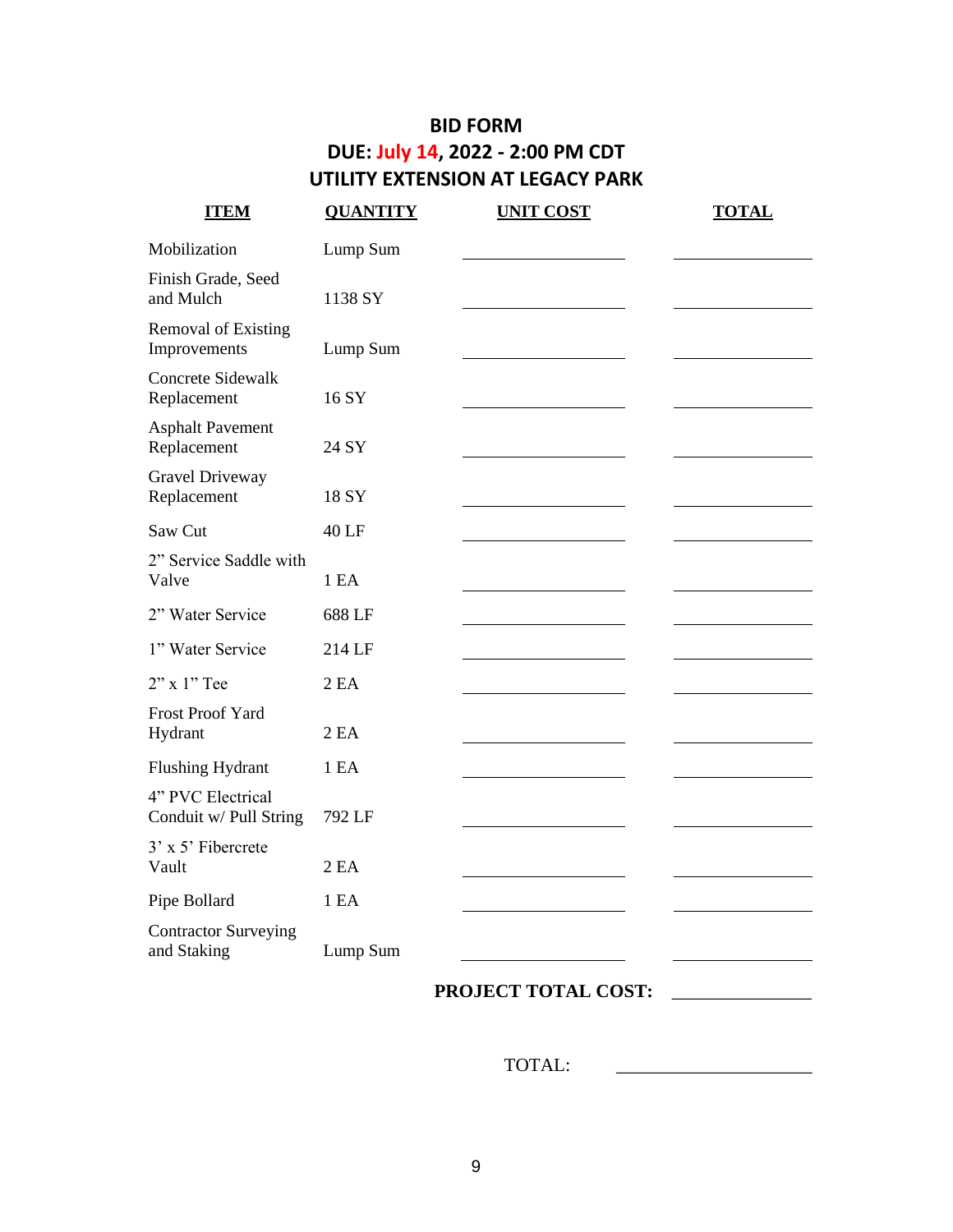| Date:                                                                                                                          |                                                                                                                       |                                    |
|--------------------------------------------------------------------------------------------------------------------------------|-----------------------------------------------------------------------------------------------------------------------|------------------------------------|
| Legal                                                                                                                          |                                                                                                                       |                                    |
| Company Name:                                                                                                                  |                                                                                                                       |                                    |
| Signature:                                                                                                                     | <u> 1989 - Johann Stein, Amerikaansk politiker (</u>                                                                  |                                    |
| Name (Printed):                                                                                                                |                                                                                                                       |                                    |
| Title:                                                                                                                         | <u> 1989 - Johann John Stone, Amerikaansk politiker (</u>                                                             |                                    |
| Address:                                                                                                                       | <u> 1989 - Johann Harry Harry Harry Harry Harry Harry Harry Harry Harry Harry Harry Harry Harry Harry Harry Harry</u> |                                    |
| City:<br><u> 1980 - Jan Barbara Barat, martin da basar da basar da basar da basar da basar da basar da basar da basar da b</u> |                                                                                                                       | State: <u>University</u> Zip: 210. |
| <u> 1990 - Jan Alexandria (h. 1980).</u><br>Phone No.:                                                                         |                                                                                                                       |                                    |
|                                                                                                                                |                                                                                                                       |                                    |
|                                                                                                                                |                                                                                                                       |                                    |
| State Business/Charter Number:                                                                                                 |                                                                                                                       |                                    |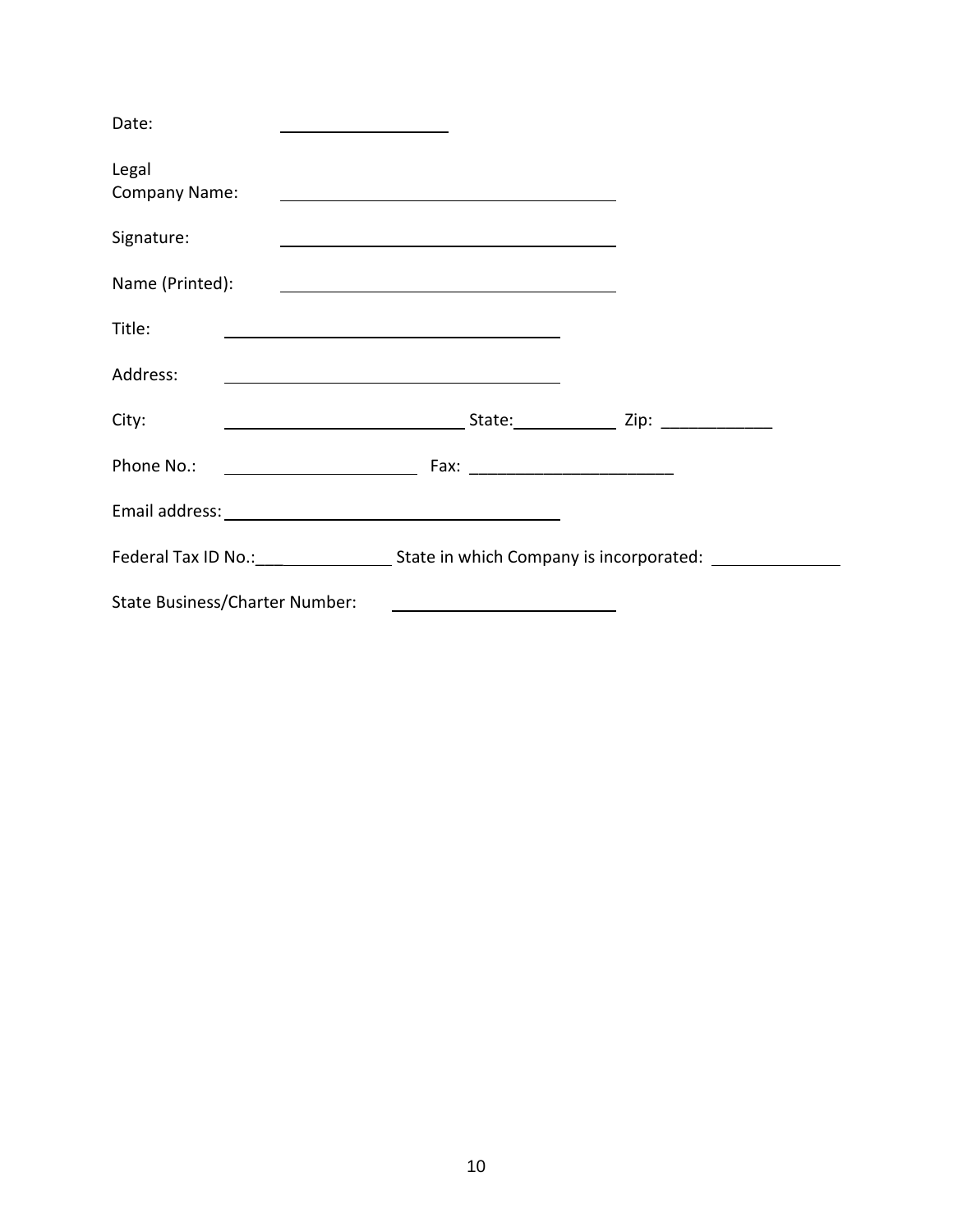## **EXHIBIT A SUBCONTRACTOR FORM**

This form must accompany and be part of your sealed proposal. If you do not plan to use subcontractors, indicate below and return this form with your proposal.

The above referenced Bidder intends to subcontract for materials, services, supplies, specialty contractors, etc. as follows:

| <b>Subcontractor Name</b> | Address (Street, City, State) | Nature of<br>Participation | Dollar Value of<br>Subcontract |
|---------------------------|-------------------------------|----------------------------|--------------------------------|
|                           |                               |                            |                                |
|                           |                               |                            |                                |
|                           |                               |                            |                                |
|                           |                               |                            |                                |
|                           |                               |                            |                                |
|                           |                               |                            |                                |
|                           |                               |                            |                                |
|                           |                               |                            |                                |
|                           |                               |                            |                                |
|                           |                               |                            |                                |
|                           |                               |                            |                                |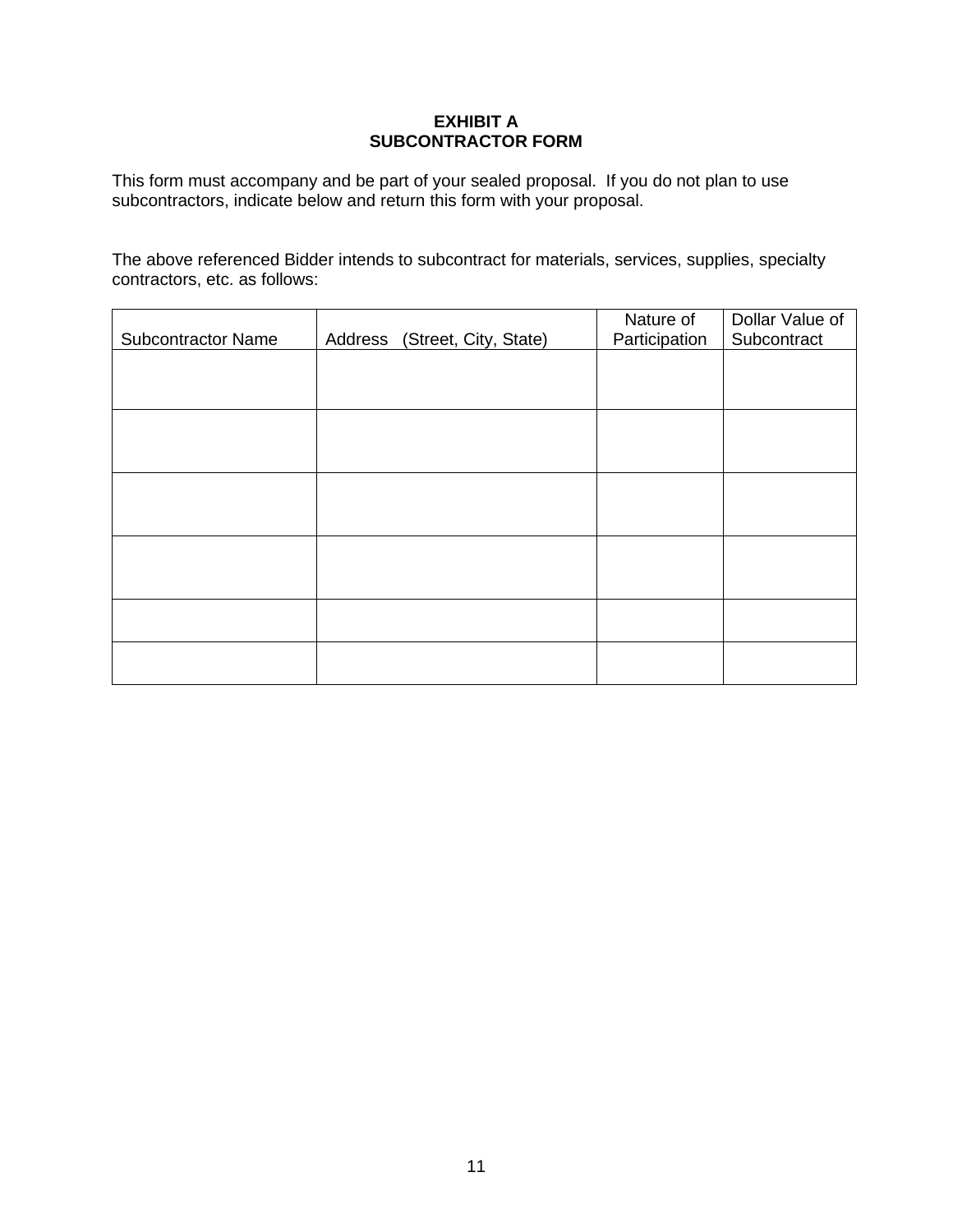#### **AGREEMENT UTILITY EXTENSION AT LEGACY PARK**

THIS AGREEMENT (this "Agreement"), is made and entered into as of the \_\_\_\_ day of \_\_\_\_\_\_\_\_\_\_\_\_\_\_\_\_\_, 2022 (the "Effective Date"), by and between Company Inc., a Missouri Corporation, having a principal office at \_\_\_\_\_\_\_\_\_\_\_\_\_\_\_\_\_\_\_\_\_\_\_\_\_\_\_\_\_ (the "Contractor"), and the City of Cottleville, a Missouri municipal corporation located in 5490 Fifth Street, Cottleville MO 63304 (the "City"). *All capitalized terms used and not defined herein shall have the meanings ascribed to them in the Contract Documents (as hereinafter defined).*

## **RECITALS**

A. In response to a Request For Proposals ("RFP"), issued June 21, 2022, by the City, requesting proposals for the extension of underground utilities in Legacy Park from their existing location to Kochanski Field (the "Project"), the Contractor has submitted a certain proposal in accordance with the RFP to perform the Services (as defined in Paragraph 6) (the "Proposal").

B. After due consideration, the City has accepted the Proposal of the Contractor and the parties hereto desire to enter into this Agreement whereby the Contractor shall undertake the performance of the Services in accordance with the Contract Documents (as defined in Paragraph 1) and the City shall pay the Contractor as hereinafter specified.

## AGREEMENT

NOW, THEREFORE, in consideration of the foregoing recitals, which are incorporated herein by references, the mutual promises hereinafter set forth, and other good and valuable consideration, the receipt and sufficiency of which are hereby acknowledged, the City and the Contractor hereby agree as follows:

## **1. Contract Documents:**

This Agreement shall consist of, without limitation:

- a. RFP
- b. Contractor's Proposal and Schedule of Fees
- c. Subcontractor Form
- d. A fully-executed Agreement
- e. Terms and Conditions
- f. Scope of Services
- g. Construction Notice to Proceed (issued by City)

and shall also include any Exhibits to the above documents, any Addenda issued prior to receipt of bid proposals, any duly-issued Modifications, and all other documents contained or specified within the specifications, details, or job special provisions, as such may be on file in the Office of the City Clerk of Cottleville, Missouri (all of the foregoing collectively referred to as the "Contract Documents" are hereby incorporated in this Agreement by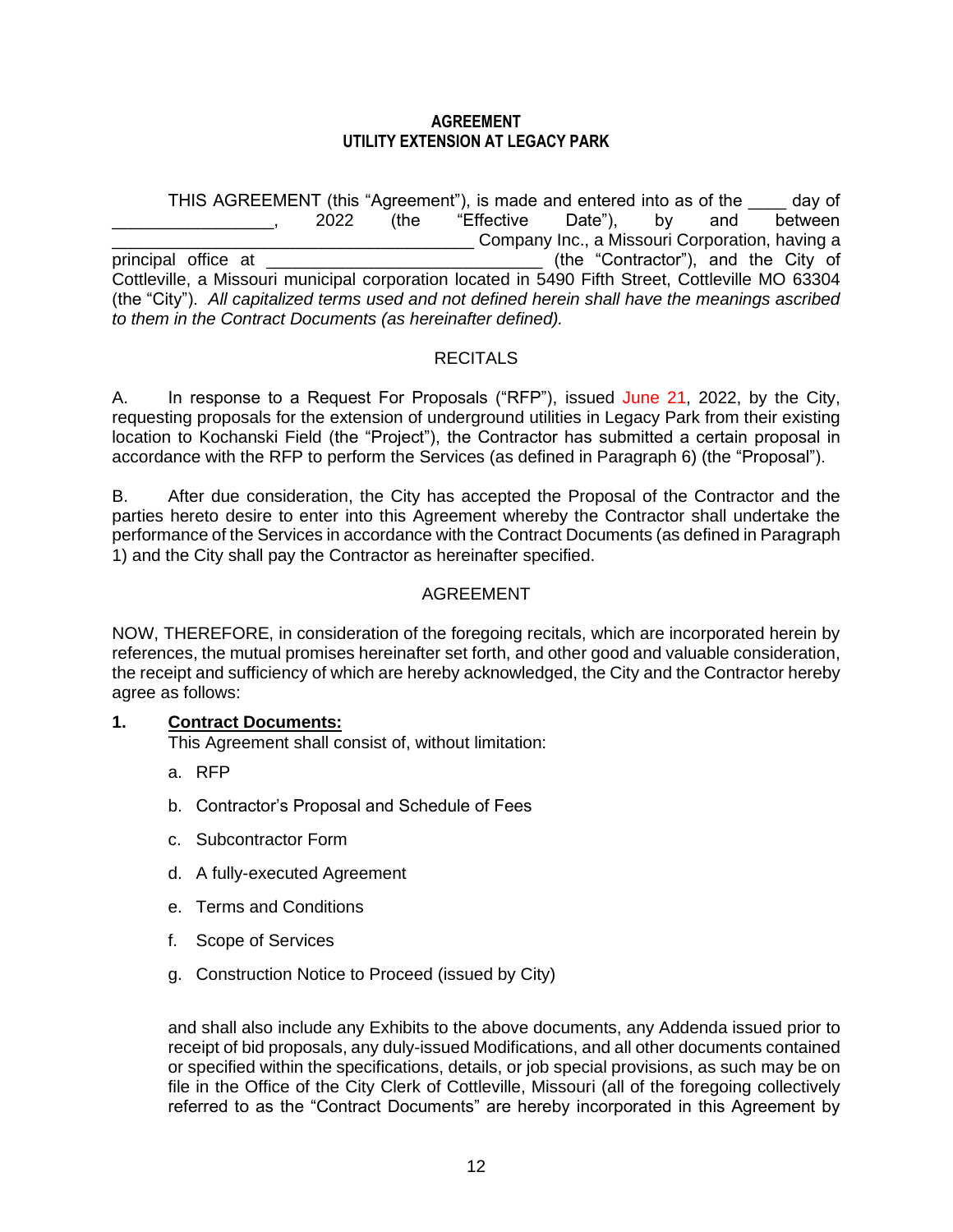reference). When any provision(s) of the Contract Documents conflict, the provision(s) most advantageous to the City shall govern.

- **2. Term:** The term of this Project shall begin on the Effective Date of this Agreement and shall end on the date that the Project is accepted, in full, by the City (the "date of Final Acceptance").
- **3. Payment:** Contractor shall be paid for the Services based on the percent completed. The Contractor shall submit to the City all invoices complete with necessary supporting documentation and partial lien waivers and indicate the percentage complete. The City shall make payment within 30 days of receipt of an invoice after satisfactory performance of the Services. Final determination of percentage complete will be made by the City Administrator. Invoices shall be submitted no more than once per month except for the final payment. Payment Terms: net 30 days. Remit Address: City Clerk, City of Cottleville, 5490 Fifth Street, Cottleville, MO 63304.
- **4. Prompt Payment:** This Agreement calls for prompt payment by the City to the Contractor (as well as prompt payment by the Contractor to the subcontractor and material supplier) unless contrary to any federal funding requirements, as required by Section 34.057, RSMo.
- **5. The Contract Sum:** The Contractor shall furnish all labor, materials, tools, equipment and Services necessary to complete the Project, and shall perform and complete the Services in accordance with this Agreement. The Contract Sum is Dollars and /100 (\$\_\_\_\_\_\_\_\_\_\_), which shall include all compensation due to Contactor for the Services. Any additional work not within the Base Bid that is hereinafter approved by the City in writing shall be incorporated into the Agreement pursuant to a Change Order.
- **6. Scope of Services:** The services provided by the Contractor under this Agreement shall include all services set forth in the Scope of Services, Section 4 of the RFP (the "Services").

Except as expressly specified herein, Contractor hereby agrees to provide all of the supervision, labor, technical services, facilities, materials, tools, equipment, and apparatus, and to perform all the Services and do all the things necessary for the proper completion of the Services which are particularly described in the Scope of Services, set forth in Section 4 of the RFP. All Services shall be performed in conformance with all applicable ordinances of the City and laws of Missouri, all federal laws, and all rules and regulations thereunder.

The Services shall be provided by the Contractor in accordance with all the provisions of this Agreement, City ordinances, and the City of Cottleville's General Conditions for the Services which are attached to the RFP and incorporated herein by reference.

**7. Time of Completion:** Contractor shall immediately commence work on the Services, as specified in the Notice to Proceed, and shall fully complete the Services by August 19, 2022. The parties understand that time is of the essence and that the rate of progress and prompt completion are essential conditions, and that in the event the Services are not fully completed within the period provided herein, the Contractor shall pay to the City the sums provided in the Contract Documents.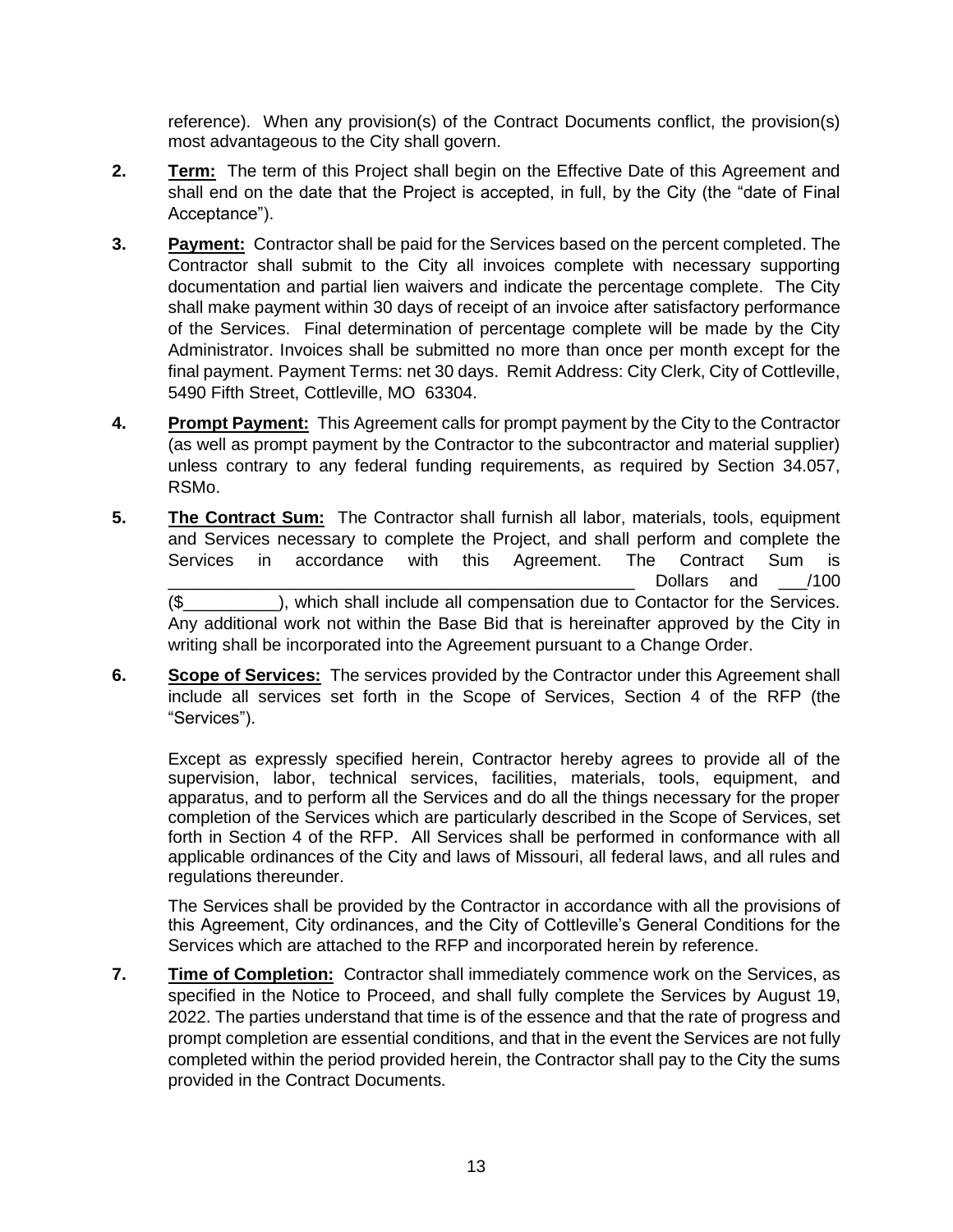- **8. Guaranty:** The Contractor hereby expressly guarantees the Services as to workmanship and quality of materials used in connection herewith for a term of one (1) year, commencing on the date of Final Acceptance by the City, and binds itself, its successors or assigns, to make all repairs or replacements which may become necessary within said period due to construction defects and nonconformity with the Contract Documents. Whenever notified by the City that said repairs or replacements are required, the Contractor shall at once make the same as directed at its own expense. If the Contractor does not proceed with such repairs or replacements within five (5) days after receipt of written notice, the City may use (and the Contractor agrees and consents to such use) the Maintenance Bond (as provided in Paragraph 12), according to the terms thereof, to make any necessary repairs or replacements to any portion of the Project. Upon expiration of the one (1) year guaranty period, the City shall release the Maintenance Bond, less any amounts reasonably necessary to remedy any of the Contractor's performance and/or maintenance obligations under this Agreement that may still be outstanding at the time of expiration of the guaranty period.
- **9. Maintenance Bond:** On or before the date of Final Acceptance the Contractor shall furnish a satisfactory Maintenance Bond in the amount of 10% of the final Contract Sum after any and all Change Orders and/or formal amendments. The Maintenance Bond shall be in full force for a one (1) year guarantee period from the date of Final Acceptance. The submitted Maintenance Bond shall be substantially in the form of the "Form of Maintenance Bond" included within the Bid Documents.
- **10. Independent Contractor:** The Contractor shall be and operate as an independent Contractor in the performance of this Agreement. The Contractor shall have complete charge of the personnel engaged in the performance of the Services, and all persons employed by the Contractor shall be employees of said Contractor and not employees of the City in any respect.
- **11. Contractor's Liability Insurance:** The Contractor shall obtain and maintain during the term of the Agreement the insurance coverages set forth in this Paragraph 14 in at least the amounts provided for herein, but in no event less than the individual and combined sovereign immunity limits established by Section 537.610, RSMo. All such insurance policies shall be with companies licensed to do business in the State of Missouri and rated no less than AA by Best or equivalent. All costs of obtaining and maintaining insurance coverage's are included in the Bid Amount and no additional payment will be made therefor by the City:

| <b>Comprehensive General Liability</b><br>Insurance (including coverage for<br>Bodily Injury and Property Damage) | \$1,000,000 per occurrence<br>\$2,000,000 aggregate                                                                 |
|-------------------------------------------------------------------------------------------------------------------|---------------------------------------------------------------------------------------------------------------------|
| Comprehensive Automobile Liability<br>Insurance (including coverage for<br>Bodily Injury and Property Damage)     | \$1,000,000 per occurrence                                                                                          |
| <b>Employer's Liability</b>                                                                                       | \$1,000,000 bodily injury by accident<br>(each accident)<br>\$1,000,000 bodily injury by disease<br>(each employee) |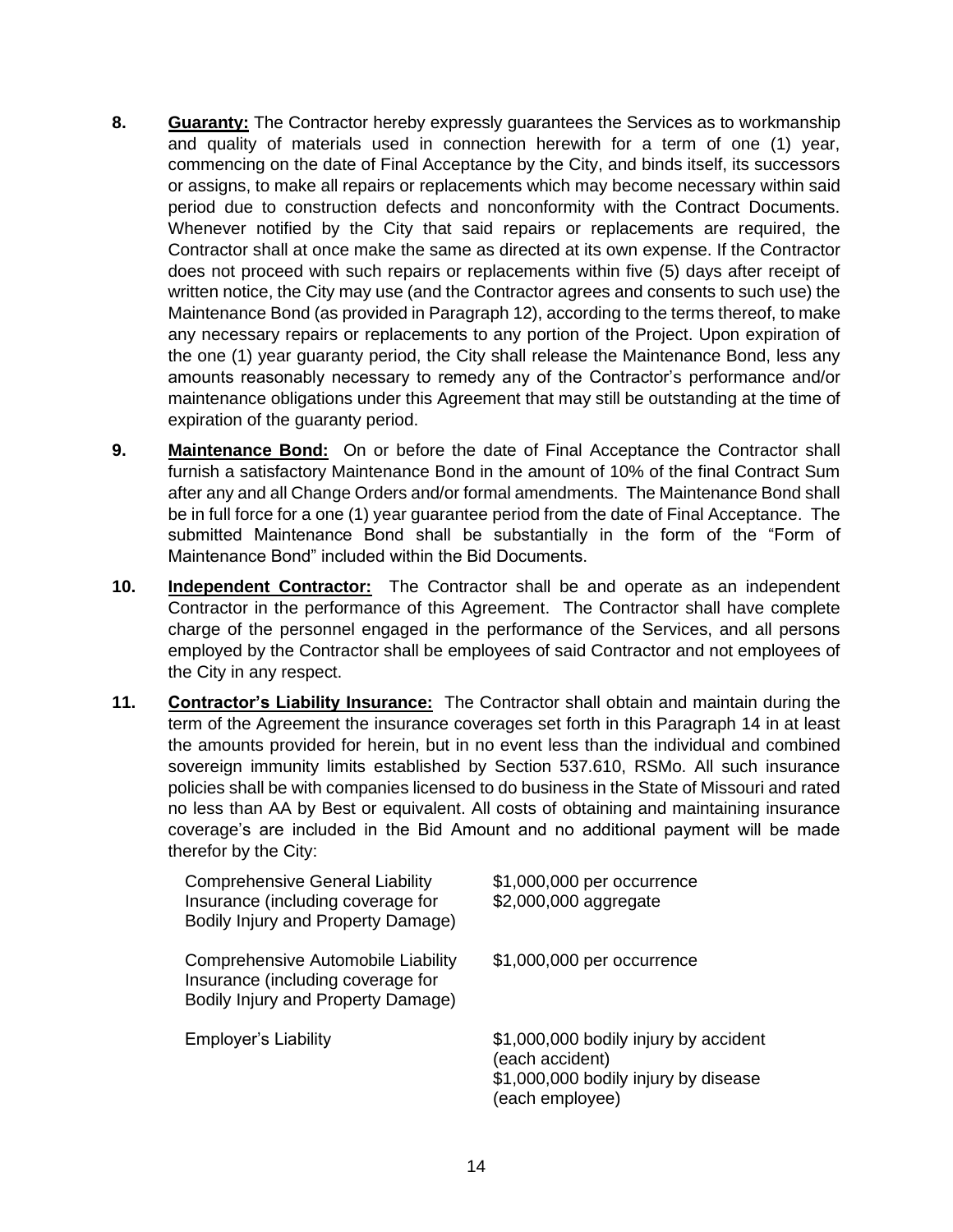\$1,000,000 bodily injury policy limit

Professional Liability - Errors and **Omissions** 

\$1,000,000 per claim

In addition, the Contractor and all subcontractors shall provide Worker's Compensation Insurance in at least the statutory amounts for all workers employed at the Project site.

Builder's Risk insurance is not required for this Project.

Each insurance policy shall name the City as an additional insured. Certificates evidencing such insurance shall be furnished to the City prior to Contractor commencing the Services as outlined in the RFP. The certificates must state, "The City of Cottleville is an additional insured", on a primary and non-contributory basis. Certificate Holder shall be listed as "City of Cottleville, Attention City Clerk, 5490 Fifth Street, Cottleville, MO 63304." The certificate shall bear an endorsement precluding cancellation of or change in coverage without at least thirty (30) days written notice to the City.

The City may waive any insurance coverages or amounts required by this Paragraph 11 when the City deems such waiver to be in the interest of the public health, safety, and general welfare.

- **12. Liquidated Damages:** The Contractor agrees and acknowledges that time is of the essence and that absence of reasonable progress and delay in the project becoming Available for Use, in Project Closeout, and in Final Acceptance will inconvenience the public and increase administrative costs of the City, the costs of which the Contractor and the City are incapable of ascertaining at this time. Should the Contractor, or in the case of Contractor's default, any surety, fail to complete the Services and/or receive Final Acceptance within the times stipulated in this Agreement, or within such extensions of time as may be allowed by the City in the manner set forth in the Contract Documents, the Contractor (or surety, as applicable) shall pay to the City as liquidated damages, and not as a penalty, the sum of **Five Hundred Dollars (\$500.00)** for each calendar day of delay past the allotted calendar days to achieve Available for Use (Substantial Completion) as notified by the City, plus **One Hundred Dollars (\$100.00)** for each calendar day of delay past the allotted calendar days to achieve Final Acceptance as notified by the City. In the sole discretion of the City, the amount of the liquidated damages may be deducted from any money due the Contractor under this Agreement. Permitting the Contractor to finish the Services or any part thereof after the expiration of the time for completion or any approved extension, shall in no way operate as a waiver of the City of any of rights under this Agreement.
- **13. Compliance with Federal, State and Local Law:** The Contractor shall comply with all applicable federal, state and local law requirements for performance under this Agreement. The Contractor shall abide by all health and environmental requirements imposed by law in performance of its duties.
- **14. Required OSHA Training:** Pursuant to Section 292.675 RSMo., Contractor shall require all on-site employees to complete the ten-hour training program as required under Subsection 292.675.2, RSMo. This program shall be provided by Contractor and shall be a ten-hour Occupational Safety and Health Administration ("OSHA") construction safety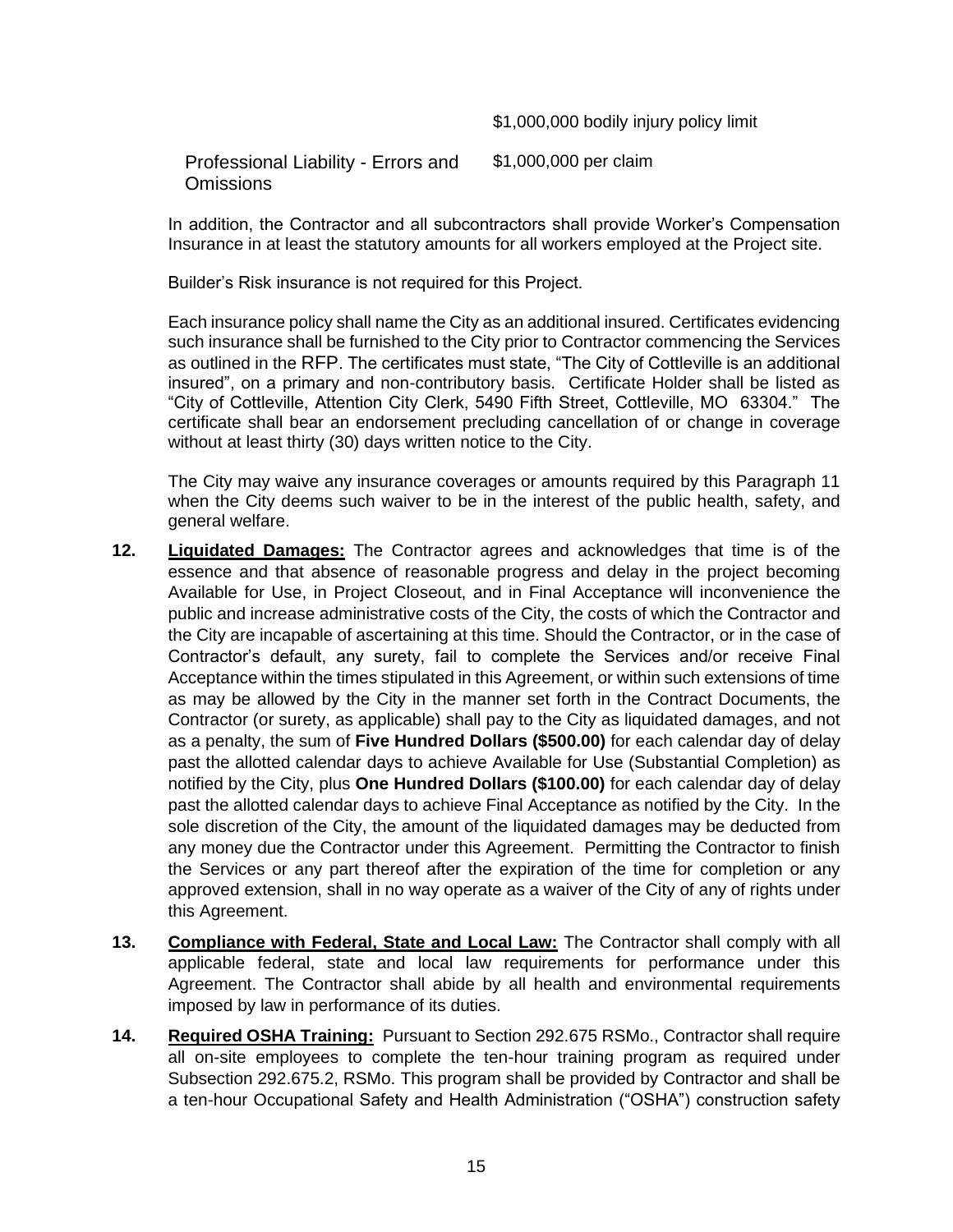program for Contractor's on-site employees which includes a course in construction safety and health approved by OSHA or a similar program approved by the Missouri Department of Labor and Industrial Relations ("MoDOLIR") which is at least as stringent as an approved OSHA program. All employees are required to complete the program within sixty days of beginning work under this Agreement. Contractor shall further require all subcontractors under Contractor to provide the ten-hour training program required under Subsection 292.675.2, RSMo., to such subcontractors' on-site employees. On-site employees who have previously completed such ten-hour training program must hold documentation of prior completion of the program.

Pursuant to Section 292.675, RSMo, Contractor shall forfeit to City as a penalty two thousand five hundred dollars (\$2,500.00), plus one hundred dollars (\$100.00) for each on-site employee employed by Contractor or its Subcontractor, for each calendar day, or portion thereof, such on-site employee is employed without the required construction safety training. MoDOLIR shall investigate any claim of violation of Section 292.675, RSMo. Upon City's receipt of notification from MoDOLIR of violations of 292.675, RSMo., by Contractor and a determination by MoDOLIR that penalties shall be assessed for such violations, the City shall withhold and retain from the contract all sums and amounts due and owing to the City as a result of any violation of Section 292.675, RSMo. All words in this paragraph shall have the meaning as provided in Section 292.675.1, RSMo.

- **15. Taxes:** The City is exempt from federal excise tax and Missouri sales tax and the Contractor shall not charge the same to the City and shall comply in all respects with the Special Sales Tax Provisions of the General Conditions.
- **16. Indemnification:** To the fullest extent permitted by law, the Contractor agrees to defend with counsel approved by the City, and indemnify and hold harmless the City, its officers, engineers, representatives, agents and employees from and against any and all liabilities, damages, losses, claims or suit, including costs and attorneys' fees, for or on account of any kind of injury to person, bodily or otherwise, or death, or damage to or destruction of property, or money damages, or trespass, or any other circumstances, sustained by the City or others, arising from the Contractor's breach of the Contract or out of services or products provided by the Contractor or its subcontractors under the terms of this agreement. The Contractor shall not be liable for any loss or damage attributable solely to the negligence of the City. To the extent required to enforce this provision, the Contractor agrees that this indemnification requires the Contractor to obtain insurance in amounts specified in the Contract Documents and that the Contractor has had the opportunity to recover the costs of such insurance in the compensation set forth in this Agreement.

In any and all claims against the City or any of its agents or employees by any employee of the Contractor, any Subcontractor, anyone directly or indirectly employed by any one of them or anyone for whose acts any of them may be liable, this indemnification obligation shall not be limited in any way by any limitation on the amount or type of damages, compensation or benefits payable by or for the Contractor or any Subcontractor under workmen's compensation acts, disability benefit acts or other employee benefit acts.

**17. Other Representations, Warranties and Other Covenants by the Contractor:** The Contractor represents and warrants that the Contractor has been engaged in such work as is required for the Services and has provided services such as the ones to be performed under this Agreement to other municipalities and/or private enterprises and that the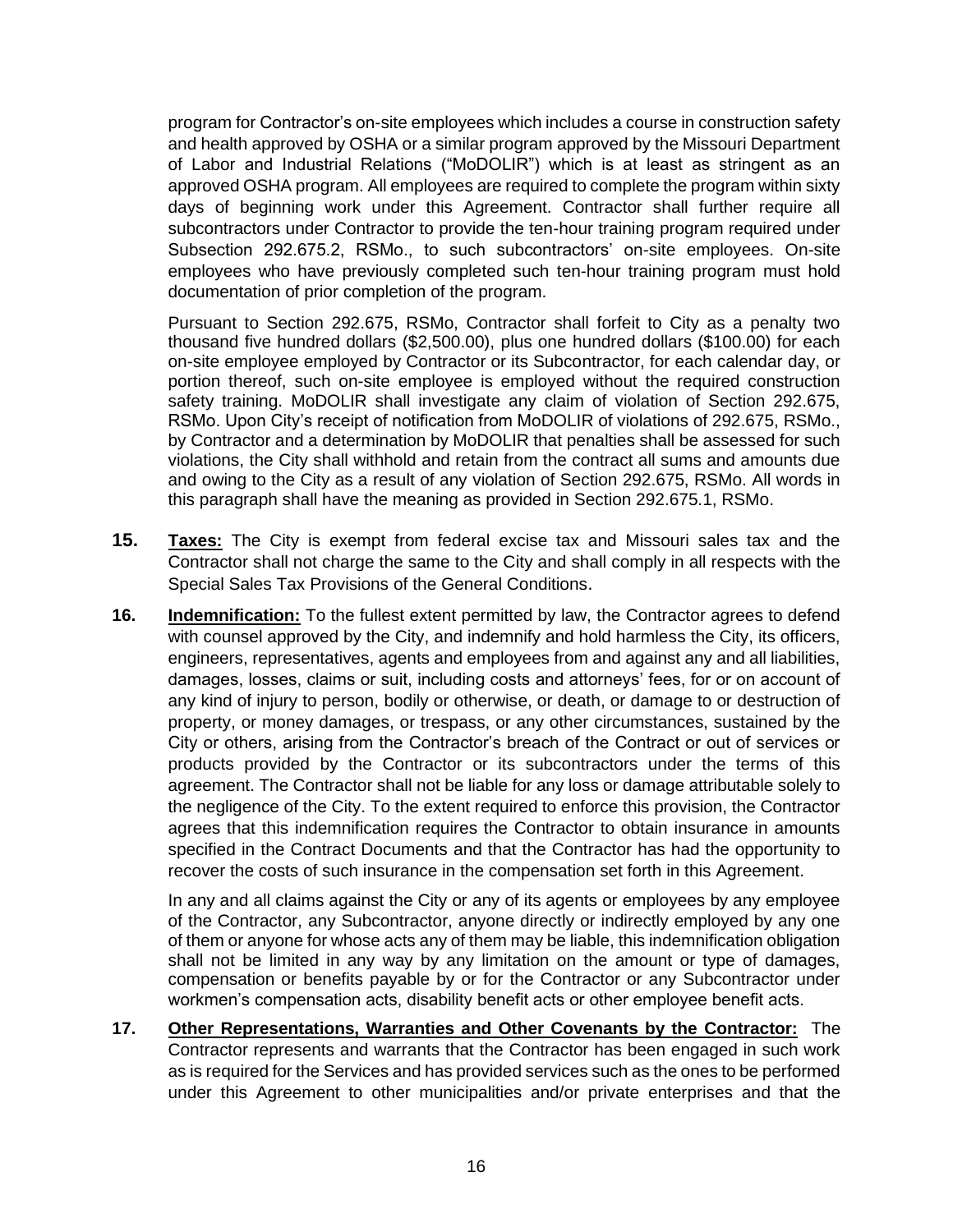Contractor has sufficient expertise, knowledge, information and data, and engages sufficient personnel to perform the Contractor's obligations under this Agreement. The Contractor further represents and warrants that the Contractor is an equal opportunity employer. The Contractor agrees that the Contractor shall not use in any form or medium the name of the City for any advertising unless the Contractor receives the prior written consent of the City.

- **18. Amendment; Waiver:** No amendment, modification or waiver of any provision of this Agreement shall be effective unless in writing signed by an authorized representative of the party against whom such provision as amended or modified or such waiver is sought to be enforced. Failure to insist upon strict compliance with any of the terms or conditions of the Agreement shall not be deemed a waiver of such term or condition.
- **19. Attorney Fees' and Costs:** The Contractor shall reimburse to the City any costs and attorneys' fees that the City may reasonably incur in pursuit of any remedies at law or equity or enforcement of any rights established in this Agreement, which may result from the Contractor's breach of the Agreement, the Contractor's failure to perform any obligation or requirement contained herein, or the City's enforcement of this Agreement.
- **20. Termination:** The City shall have the right to terminate this Agreement at any time for any reason by giving the Contractor written notice to such effect. The City shall pay to the Contractor in full satisfaction and discharge of all amounts owing to the Contractor under this Agreement an amount equal to the cost of all Services performed by the Contractor up to such termination date, less all amounts previously paid to the Contractor on account of this Agreement Price. The Contractor shall submit to the City its statement for the aforesaid amount, in such reasonable detail as the City shall request, within thirty (30) days after such date of termination. The City shall not be liable to the Contractor for any damages on account of such termination for loss of anticipated future profits with respect to the remainder of the Services.
- **21. Accounting:** During the period of this Agreement, the Contractor shall maintain books of accounts of its expenses and charges in connection with this Agreement in accordance with generally accepted accounting principles and practices. The City shall at reasonable times have access to these books and accounts to the extent required to verify all invoices submitted hereunder by the Contractor.
- **22. Compliance with State Immigration Statutes:** As a condition for the award of this Agreement, the Contractor shall, by sworn affidavit and provision of documentation, affirm its enrollment and participation in a federal work authorization program with respect to the employees working in connection with the Services. The Contractor shall also sign an (Affidavit of Participation in Federal Work Authorization Program) affirming that it does not knowingly employ any person who is an unauthorized alien in connection with the Services. The Contractor shall not be required to provide these affidavits to the City if such affidavits have been previously provided to the City within the past year. All words in this paragraph shall have the definitions as provided in Section 285.525 RSMo. Contractor therefore covenants that it is not knowingly in violation of subsection 1 of Section 285.530, RSMo, and that it will not knowingly employ, hire for employment, or continue to employ any unauthorized aliens to perform work on the Project, and that its employees are lawfully eligible to work in the United States.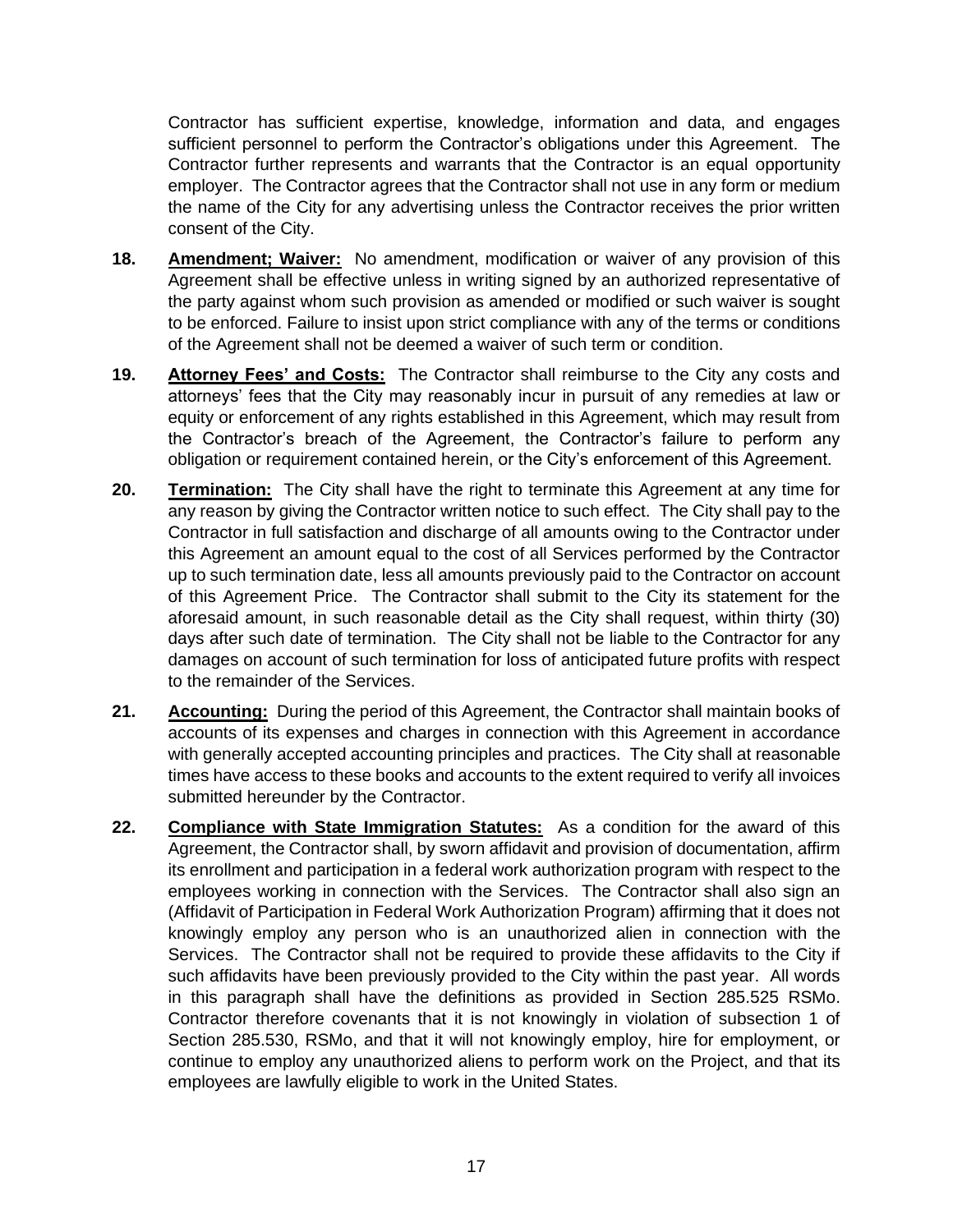- **23. Governing/Choice of Law; Jurisdiction:** This Agreement shall be governed by and construed and interpreted in accordance with the internal laws of the State of Missouri, without regard to its principles of conflict of laws, and shall be deemed to be executed and performed in the County of St. Charles, Missouri. Any legal action arising out of, or relating to this agreement, shall be governed by the laws of the State of Missouri, and the parties agree to the exclusive jurisdiction and venue over them by a court of competent jurisdiction located in the County of St. Charles, Missouri, or the U.S. District Court for the Eastern District of Missouri.
- **24. Headings:** The paragraph and section headings contained herein are for convenience only and are not intended to limit, vary, define or expand the content thereof.
- **25. Representations:** Contractor agrees that it has not relied on any representations or warranties of the City, oral or written, other than expressly identified in this Agreement. The parties agree this Agreement represents the entire agreement between the parties.
- **26. Severability.** The invalidity or unenforceability of any portion or provision of this Agreement shall not affect the validity or enforceability of any other portion or provision of this Agreement, which shall remain in full force and effect to the maximum extent permitted by law.
- **27. Counterparts:** This Agreement may be executed in one or more counterparts each of which shall be deemed an original and all of which shall constitute one and the same agreement.

IN WITNESS WHEREOF, the parties hereto have caused this instrument to be executed as of the day and year first above written.

Company COMPANY CITY OF COTTLEVILLE, MISSOURI

Print Name

By: \_\_\_\_\_\_\_\_\_\_\_\_\_\_\_\_\_\_\_\_\_\_\_\_\_\_\_\_\_\_\_ By: \_\_\_\_\_\_\_\_\_\_\_\_\_\_\_\_\_\_\_\_\_\_\_\_\_\_\_\_\_\_\_

Signature **Date** Date Rich Francis, City Administrator Date

\_\_\_\_\_\_\_\_\_\_\_\_\_\_\_\_\_\_\_\_\_\_\_\_\_\_\_\_\_\_\_\_\_\_\_ ATTESTED:

By: \_\_\_\_\_\_\_\_\_\_\_\_\_\_\_\_\_\_\_\_\_\_\_\_\_\_\_\_\_\_\_

Amy Lewis, City Clerk **Date**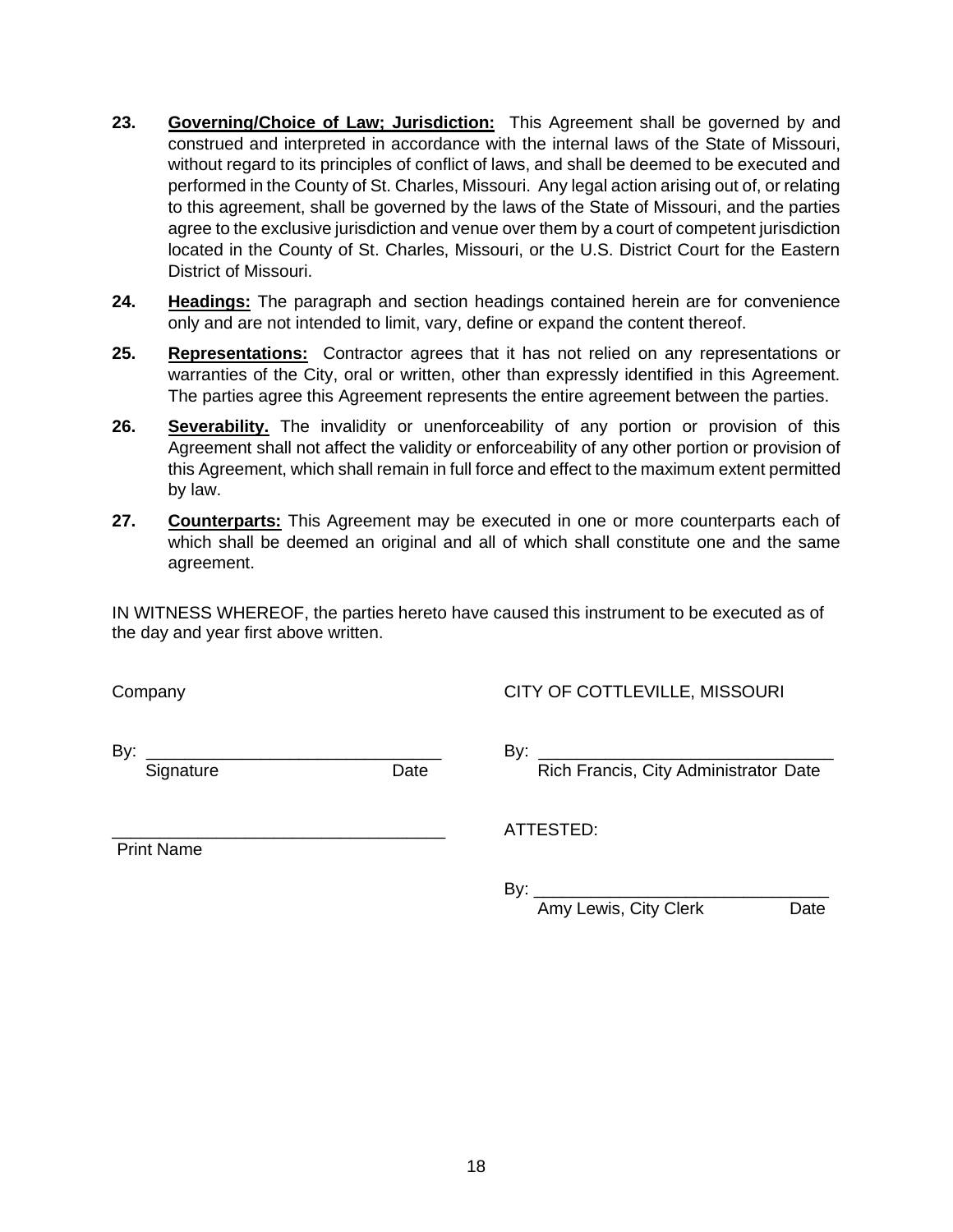#### **TERMS AND CONDITIONS**

**Compliance with Laws:** The Contractor shall comply with all applicable City ordinances and other laws and regulations, Federal, State, and any political subdivision thereof, including but not limited to, unemployment and workers' compensation, occupational safety, equal employment and affirmative action and wage and price laws insofar as applicable to the performance of this Agreement. In the event of a conflict between laws, codes and regulations of various governmental entities having jurisdiction over the Services, the Contractor shall notify the City of the nature and impact of such conflict.

**Subcontracts:** The Contractor shall not subcontract any of the Services to be performed by it hereunder without the express written consent of the City, except as provided herein. In the event Contractor utilizes a subcontractor, the Contractor shall ensure that any agreement between Contractor and such subcontractor complies with all requirement imposed for such agreement by federal, state, and local law. In addition, this Agreement shall not be assigned by the Contractor.

If the Contractor submits invoices to the City which include payments to be made on account of work performed by a subcontractor, such payments shall be conditioned upon submission by the Contractor of waiver of liens, or such other documents satisfactory to the City to protect the City's title to land, buildings, or improvements or to otherwise protect the City's interest. By submitting an invoice to the City, the Contractor warrants and guarantees that title to all land, buildings or improvements which may be subject to a lien under 429.015, RSMo., upon the receipt of such payment by the Contractor, will not be subject to a lien under 429.015, RSMo.

**Nondisclosure/Confidentiality:** The Contractor agrees that it will preserve the confidentiality of all City data and account information and will not divulge to third parties without the written consent of the City any information obtained from or through the City in connection with the performance of this Agreement.

**Changes:** No change in this Agreement shall be made except in writing prior to the change in Services or terms being performed. The Contractor shall make any and all changes in the Services without invalidating this Agreement when specifically ordered to do so in writing by the City. The Contractor, prior to the commencement of such changed or revised Services, shall submit promptly to the City, a written cost or credit proposal for such revised Services. If the City and the Contractor shall not be able to agree as to the amount, either in consideration of time or money to be allowed or deducted, it shall nevertheless be the duty of the Contractor, upon written notice from the City, to immediately proceed with such alteration or change, and the Contractor shall be compensated the reasonable value of such Services. **No work or change shall be undertaken or compensated for without prior written authorization from the City and shall be subject to any required approval from state or federal departments or agencies.**

**Multi-year contracts; Non-appropriation:** Notwithstanding any provision herein to the contrary, the City is obligated only to make the payments set forth in the Agreement as may lawfully be made from funds budgeted and appropriated for that purpose during the City's then current fiscal year at the discretion of the City. If no funds are appropriated or otherwise made legally available to make the required payments for this Agreement during the next occurring fiscal year, this Agreement will terminate at the end of the then current fiscal year as if terminated expressly. The failure or inability of the City to appropriate funds for this Agreement in any subsequent fiscal year shall not be deemed a breach of this Agreement by any party. If applicable, this Agreement may be annually renewed at each fiscal year by inclusion of specific appropriation for this Agreement, from year to year not to exceed the maximum renewal period or term as set forth in the Agreement.

**Accounting:** During the period of this Agreement, the Contractor shall maintain books of accounts of its expenses and charges in connection with this Agreement in accordance with generally accepted accounting principles and practices. The City shall, at reasonable times, have access to these books and accounts to the extent required to verify all invoices submitted hereunder by the Contractor.